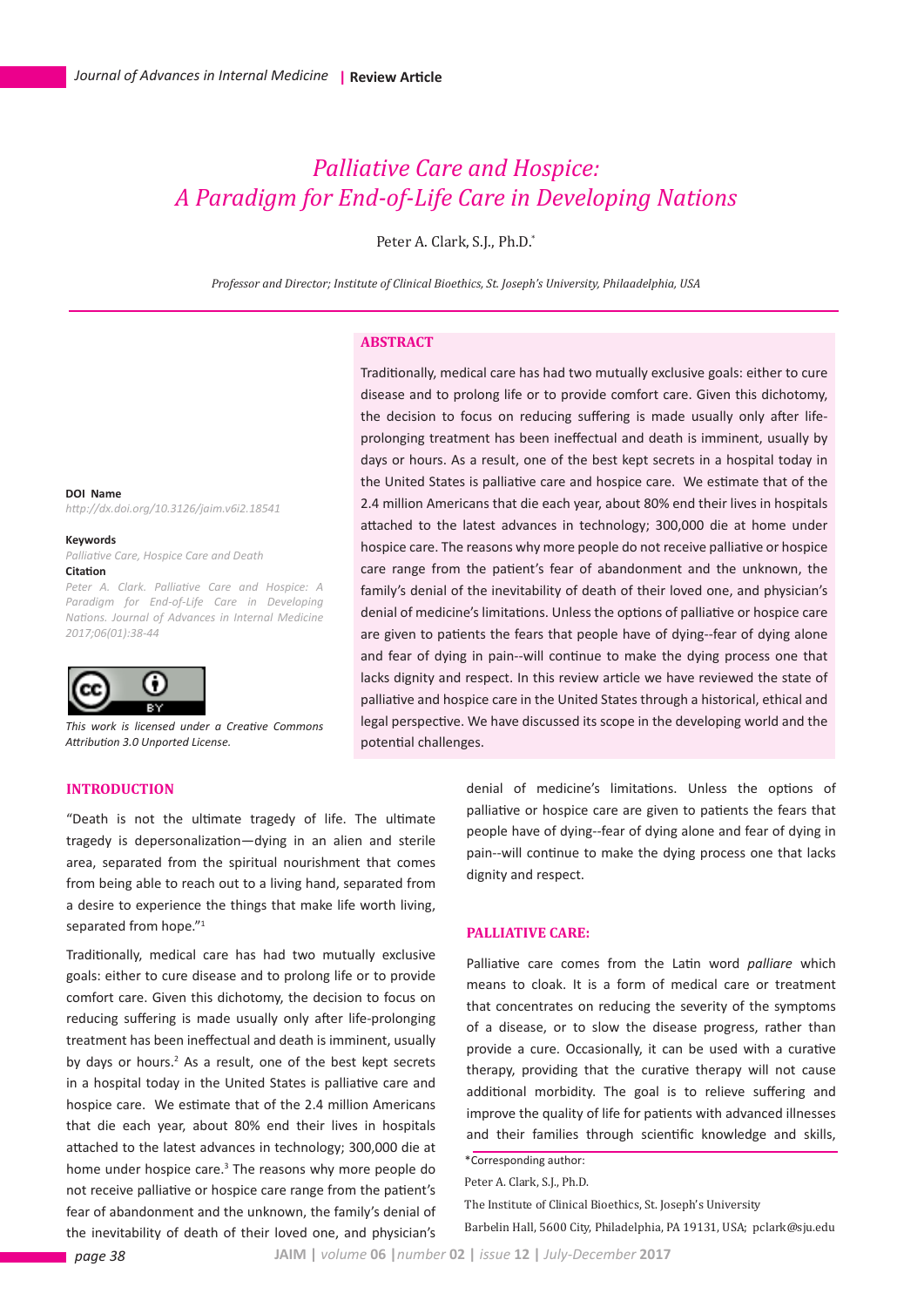including communication with patients and family members; management of pain and other symptoms; psychosocial, spiritual, and bereavement support; and coordination of an array of medical and social services.<sup>4</sup> The World Health Organization (WHO) in 1990 defined palliative care as "the active care of patients whose disease is not responsive to curative treatment." This definition stresses the terminal nature of the disease.<sup>5</sup>

## **HOSPICE CARE:**

Hospice care is viewed as part of the philosophy that we call palliative care. Hospice is a centuries old idea coming from the Latin word *hospes* meaning guest. Originally, it referred to the offering of a place of shelter and rest or what we refer to as "hospitality" to weary and sick travelers on a long journey. Over the centuries it developed into a philosophy of care that recognizes death as the final stage of life and seeks to enable patients to continue an alert, pain-free life and to manage other symptoms so that their last days may be spent with dignity and quality, surrounded by their loved ones. Hospice care like palliative care affirms life and neither hastens or postpones death. The focus of hospice and palliative care is to treat the whole person rather than the disease; it emphasizes quality rather than quantity or length of life.<sup>6</sup> In addition, emphasis is placed not only on the well-being of the patient but also on the well-being of the family caregivers. Hospice personnel provide care for the patient and the family 24 hours a day, 7 days a week.

The history of hospice and palliative care dates back to ancient times. Some say the first hospice experience appears in the New Testament with the parable of the Good Samaritan (Luke 10: 29-37). The Good Samaritan bandaged the wounds of the man beaten and lying along the roadside, then took him to the closest inn and paid to have the man ministered to by the innkeeper. Others believe the first recorded hospice opened in 475 AD in Syria by Fabiola, a Roman woman and follower of St. Jerome, as a place of rest for the traveler, the sick and the dying. During the next 1500 years, hospices, provided care for those on a journey. In the  $19<sup>th</sup>$  century a religious order established hospices for the dying in Ireland and London.<sup>7</sup> "Until the 20<sup>th</sup> century, most people spent their last days at home, surrounded, cared for, and comforted by family and friends. That tradition faded as hospitals became places of healing in many Western countries."<sup>8</sup> The modern notion of hospice began in 1967 when Dr. Cicely Saunders founded St. Christopher's Hospice in London. She is regarded as the founder of the modern hospice movement. As a physician, Saunders dedicated her life to the care of the dying and planned a model hospice that would provide exemplary palliative care and would incorporate teaching and research programs. She avowed the regular giving of strong narcotics, including heroin and the Brompron cocktail mixture of morphine and gin, as the proper regimen to ensure that a pain-free patient could maintain quality of life in the last days. St. Christopher's demonstrated the superior reliability and efficacy of oral morphine over heroin and reported the absence of tolerance and addiction in cancer patients, even with long-term use.<sup>9</sup> The hospice movement in the United States began in the 1960s but the first hospice to provide services was the Connecticut Hospice in March 1974. "In 1982, Congress created the Medicare hospice benefit, reserving such services for terminally ill Medicare beneficiaries with life expectancies of six months or less 'if the disease runs its normal course.' Effective with the enactment of the Balanced Budget Act of 1997, the Medicare hospice benefit was divided into the following benefit periods: 1) an initial 90-day period; 2) a subsequent 90-day period; and 3) an unlimited number of subsequent 60-day benefit periods as long as the patient continued to meet program eligibility requirements. Beneficiaries must be re-certified as terminally ill at the beginning of each benefit period."<sup>10</sup> The relatively generous Medicare reimbursement for hospice treatment has increased hospice usage in the United States. The 1989 Congressional mandate increased reimbursement rates by 20% and tied future increases to the annual increase in the hospital market basket. From 1984 to January 2006, the total number of hospices participating in Medicare rose from 31 to 2,884—a more than 90% increase [Appendix A]. Of these, 1,648 are freestanding, 672 are home health agency-based, 551 are hospital-based, and 13 are skilled nursing facilitybased.11 The first hospital-based palliative care program in the United States began in 1989 at the Cleveland Clinic, in response to the recognition that restrictions on hospice eligibility imposed by the Medicare Hospice Benefit prevented adequate care for seriously ill and dying patients in acute care hospitals. In response, there has been a dramatic increase in hospital-based palliative care programs, now numbering more than 1200.12

Hospice programs provide services in various settings: the home, hospice centers, hospitals, or skilled nursing facilities. The number of hospice programs in the United States has continued to increase from the first program in 1974 to more than 4,100 programs today.<sup>13</sup> The majority of the growth is in small free-standing programs. 93% of agencies reported that they are Medicare certified; nearly 3 out of 4 hospice programs are accredited by either the Joint Commission on Accreditation of Healthcare Organizations (JCAHO), Community Health Accreditation Program (CHAP), Accreditation Commission for Healthcare (ACHC), or other accrediting agencies. 67.6% of programs reported nonprofit (501c3) status while 27.2%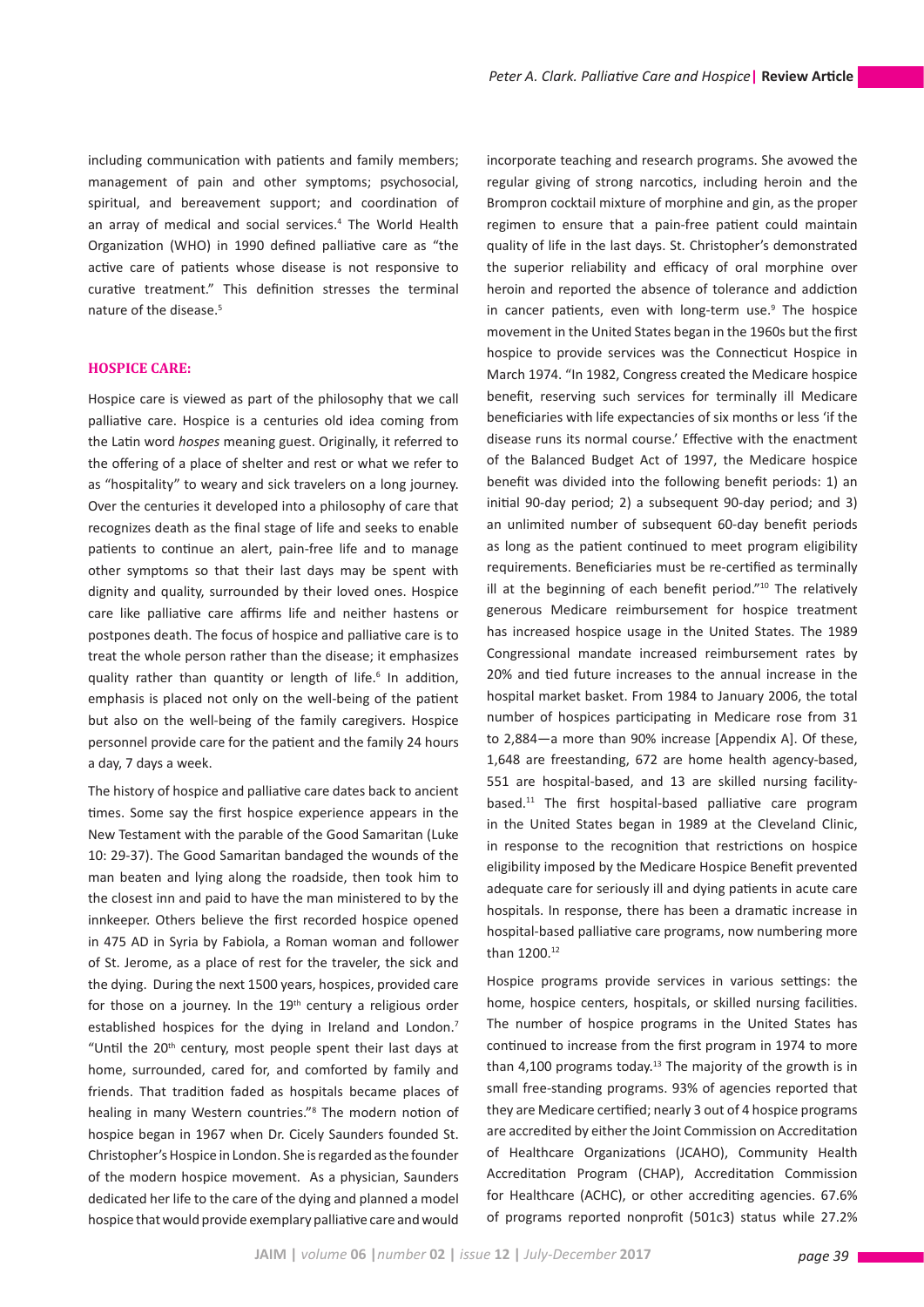reported for-profit status. Government-run programs account for 5.2% of all programs.<sup>14</sup> The criteria for hospice care under the Medicare benefit requires that patients acknowledge they are in the dying process and are willing to forego insurance coverage for life prolonging treatments and that two physicians certify that the patient has a life expectancy of six months or less. Studies have shown that referral to palliative care programs and hospice results in beneficial effects on patients' symptoms, reduced hospital costs, greater likelihood of death at home, and a higher level of patient and family satisfaction that does conventional care.15

The principles that constitute the National Hospice Organization's "Philosophy of Hospice" include:

- 1) Hospice implies acceptance of death as a natural part of the cycle of life.
- 2) When death is inevitable, hospice will neither seek to hasten it nor to postpone it.
- 3) Patients, their families and loved ones are the unit of care.
- 4) Psychological and spiritual pain are as significant as physical pain, and addressing all three requires the skills and approach of an interdisciplinary team.
- 5) Pain relief and symptom control are appropriate clinical goals; the goal of all intervention is to maximize the quality of remaining life through the provision of palliative therapies.
- 6) Care is provided regardless of ability to pay.16

The principles of hospice and palliative care are based on a shift in the patient's treatment from curative to palliative care. This shift rarely takes place at a specific moment. "Just as the disease treatment is a process, so to is preparing a patient for the time when treatment for cure is no longer an option. Preparing a patient begins with an honest discussion of the disease and its outcomes."17 Physicians have the ethical responsibility to be honest with their patients about their medical condition. When there are no further treatments to cure the disease, the patient must be informed of this fact but must also be given the option of palliative care and hospice care as a treatment. "Presenting hospice as a medical option for treating a terminal illness can help with many unknowns—'fears of uncontrollable pain, nausea, vomiting, embarrassment and especially abandonment' that often accompany end stage diseases."<sup>18</sup> The focus of hospice is to provide services to both patients and their families to assist and support them during the dying process. The family of the patient and others involved with the patient can be crucial in any hospice discussion and care plan. In many cases the patient may be ready to accept hospice care but family members and friends are not. At times, they can even coerce the patient into continuing aggressive treatment even though the burdens outweigh the benefits. That is why the family should be included in these discussions whenever possible but always with the patient's consent. Many times all the family needs to hear is that the patient has accepted the diagnosis of the terminal condition and that it is his or her choice to accept hospice care. 19 Hospice treats the patient and the family as a unit and unless both parties understand the principles and the goal of hospice, the services offered will fail to be beneficial to all parties concerned.

Hospice services are offered by a multidisciplinary team whose emphasis is to maximize comfort for the terminally ill patient and support the family members and other loved ones. The hospice team consists of physicians, nurses, health care aides, spiritual counselors, social workers, volunteers, ancillary therapists and bereavement counselors. The services offered by the hospice team include: pain and symptom support, spiritual care, home care and inpatient care, respite care, family conferences, bereavement care [Examples can be found in Appendix B, C, D, E]. The services offered are extensive and wide-ranging. For example, hospice care integrates complementary therapies with conventional care such as relaxation therapy, massage therapy, music therapy and acupuncture to relieve symptoms and other causes of pain. Trained bereavement counselors offer support and guidance for patients and family members. This support continues for up to a year after the death of the patient. The most common concerns found among those in a terminal condition are: fear of pain, loss of independence, worries about family and feeling like a burden. The hospice team provides comprehensive palliative care aimed at relieving symptoms, treating depression in patients and giving social, emotional and spiritual support to both the patient and the family.

## **Factual Implications of Palliative Care and Hospice:**

Despite these services only about a third of the 2.5 million people who died in this country on 2014 were in hospice care. In 2014, an estimated 1.6 to 1.7 million patients received services from hospice. About 80% ended their lives in hospitals connected to the latest in medical technology. However, perhaps twice as many patients should have been in hospice programs, according to specialists in the field. In 2014, approximately 84% of hospice patients were 65 years of age or older with 41.1% being 85 years of age or older. More than half of hospice patients are female (53.7%) with 46.3% being male. When hospice care in the United States was established in the 1970s, the largest percentage of patients had cancer as a diagnosis when admitted. In 2014, less than half of the patients admitted were diagnosed with cancer. The majority of deaths were due to other terminal diseases. The top four non-cancer diagnoses for patients admitted to hospice were dementia (14.8%), heart disease (14.7%), lung disease (9.3%),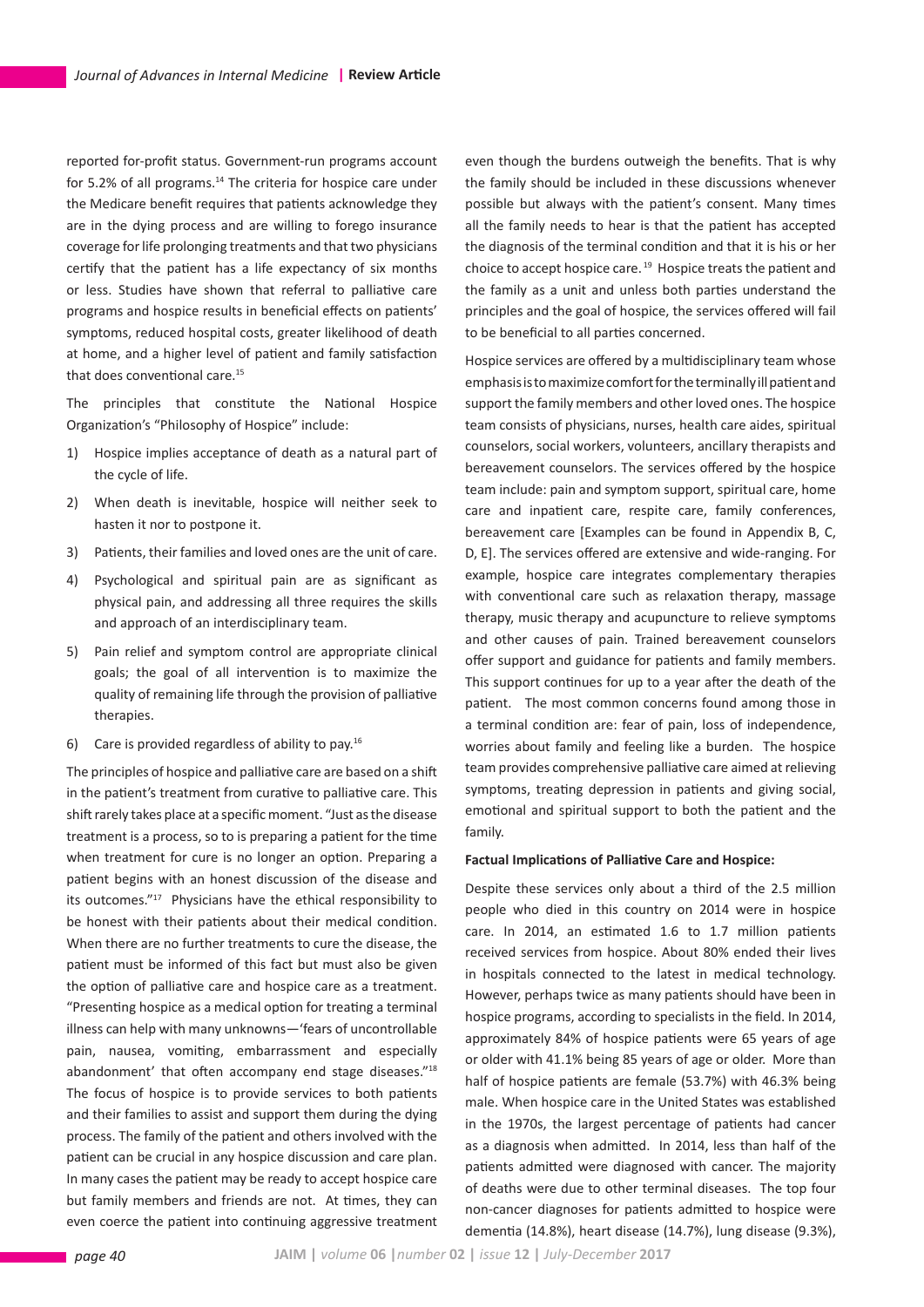and stroke or coma (6.4%).<sup>20</sup> Pediatric patients account for less than 1% of patients. Pediatric palliative care programs are increasing with 20% of hospice programs actively providing or developing pediatric palliative care programs. $21$  In the last decade about 40 perinatal hospice programs have been started in the United States. Perinatal hospices are for those families who give birth to babies with fatal anomalies. Statistics show that 20% to 40% of parents given a diagnosis of a fatal fetal condition do not opt to abort the fetus but to carry the fetus to term. Perinatal hospices help families gain control over an event that could be devastating. In general, parents allow these babies to die without aggressive medical intervention, including feeding tubes, intravenous fluids and surgeries. They allow for medications to ease the child's discomfort. Most of these children die within hours of birth but about 30% go home with their families where they eventually die.<sup>22</sup>

In 2014, the median length of service was 17.4 days, a decrease from 18.5 in 2013. This means that about half the hospice patients received care for fewer than 17 days and half received care for more than 17 days. The average length of service decreased from 72.6 days in 2013 to 71.3 in 2014. In 2014, larger proportions of hospice patients (approximately 35.5%) died or were discharged within seven days of admission when compared to 2013 (34.5%) In addition, larger proportions of patients died or were discharged within 14 days of admission when compared to 2013 (50.3% and 48.8% respectively).<sup>23</sup> Very little comfort and support can be given to patients and family members in such a short period of time. This is frustrating not only for the patient and family but also for the hospice personnel.

Another interesting statistic is that only one in five patients admitted to hospice care is a minority. 76.0% of hospice patients are white, 7.6% African American, Hispanic/Latino 7.1% and 13.1% other. The percentage of minority patients accounted for about one quarter of hospice patients in 2014.<sup>24</sup> There are many reasons for the low number of minorities ranging from mistrust of the medical profession dating back to the historical atrocities when Black Americans were denied adequate health care or were used as laboratory guinea pigs without their knowledge as in the Tuskegee Syphilis Study<sup>25</sup>; to not wanting strangers in their homes, to their spiritual tradition that believes God not a doctor determines who lives and who dies; to their belief in miracles. Many African Americans will opt to die in a hospital because they believe only there will they get all the treatment the medical profession has to offer like the whites receive. This is why African Americans and other minorities are less likely than whites to consent to DNR orders or to write Advance Directives or Living Wills. Much of the research on ethnic and racial influences on end-of-life decision-making is based on anecdotal information. What is needed is evidence-based research so that recommendations can be made to develop strategies for integrating cultural specific components into end-of-life care.<sup>26</sup> Unless something is done to overcome these suspicions, African Americans and other minorities will continue to receive less palliative care at the end of life.

In 2015, the United States health care spending increased 5.8% to reach \$3.2 trillion or \$9,990 per person. The percentage of patients covered by the Medicare Hospice Benefit (versus other payment sources) increased to 85.5% in 2014. The percentage of patient days covered by the Medicare hospice benefit versus other sources was 90.3%In addition to Medicare and Medicaid funding, the other sources of hospice revenue are private insurance companies, and community donations and grants. It is believed that due to our aging population and an increasing interest and concern for end-of-life care and rising health care costs, the need for Medicare-certified hospices will continue to grow.<sup>27</sup> Despite these costs, hospice care is still more costeffective than hospital and skilled nursing care facilities. There have been various studies on the cost-effectiveness of hospice care, both federally and privately sponsored, which provide strong evidence that hospice is a less costly approach to care for the terminally ill.

One of the biggest deterrents for individuals in regards to hospice is that most individuals with a terminal condition who wish to enter hospice care must forego advanced medical treatment to qualify for hospice care. This means cancer patients, under most circumstances unless it is for palliative care, must pass up chemotherapy; and patients with kidney failure must abandon dialysis. This either-or decision has caused some patients who would greatly benefit from hospice care to opt for aggressive treatments in the hospital which are far more costly. Recently, some hospice programs and private health insurers have initiated a new approach called "open access" to encourage patients to get on hospice for their last months of life. This new approach allows hospice programs to offer advanced medical treatment even when they are not paid more to do so. Proponents argue that it is an example of the efforts of some insurers and health care providers to try to fix specific problems in the nation's medical system. Insurers like Aetna and United Health are allowing some patients to have potentially life-prolonging medical treatment while on hospice. Physicians argue that the either-or approach is less valid today in that continued advances in medicine are allowing even patients with very advanced diseases to benefit from new treatments. The Aetna experiment allows 40,000 of its roughly 15 million insured members to be eligible for these services. The initial results have shown that people will take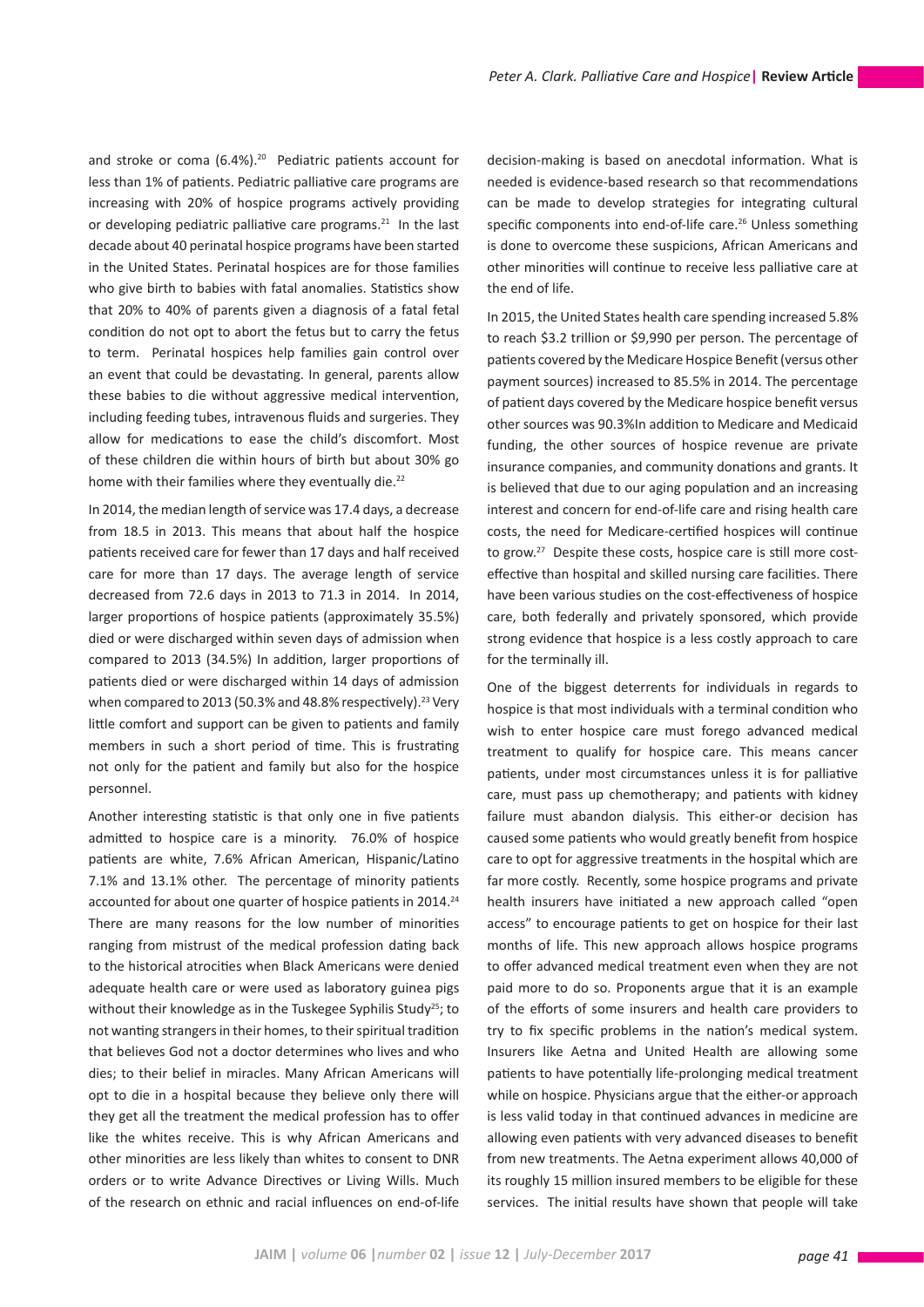advantage of hospice care if they do not have to give up other treatments to prolong their life. In the long run this will be cost effective and it allows patients more time to take advantage of hospice benefits. The Aetna experiment is the exception and Medicare still requires patients to give up regular medical coverage if they enter the hospice program. Opponents argue that this experiment is misguided because it causes patients to spend their last days in a hospital receiving expensive care that may not even be beneficial. Many hospice programs are too small to spread their costs, which would allow them to take patients needing expensive treatments. Some are arguing that Medicare should drop its requirement that patients forego other coverage if they want hospice care. Senator Ron Wyden of Oregon has introduced legislation that would end the Medicare requirement. He argues that the change would not significantly raise Medicare spending, but that it would give people more control over the way they die. Aetna plans to continue this experiment, because in the first year the average length of stay in hospice increased to 34 days up from 27 days. Aetna may in fact end up extending its coverage to more of its insured members. 28

Most hospices are run by nonprofit, independent organizations. Some are affiliated with hospitals, nursing homes or home health care agencies, and there are some that are for-profit organizations. Determining which hospice would be best for a patient may take some research. Most patients and families hear about hospice from their physician or nurse or social worker. One can also find information about hospices from the National Hospice and Palliative Care Organization [http://www.nhpco.org/templates/1/homepage.cfm ], state hospice organizations, or the state health department. The telephone number for state hospice organizations and health departments can be found in the state government section of the local telephone directory. The Medicare hotline can also answer general questions about Medicare benefits and coverage and can refer people to their regional home health intermediary for information about Medicare-certified hospice programs. The toll-free telephone number is 1-800-MEDICARE (1-800-633-4227). Deaf and hearing impaired callers with TTY equipment can call 1-877-486-2048. The booklet *Medicare Hospice Benefits* is the official publication for Medicare hospice benefits. The booklet, which outlines the type of hospice care under Medicare and provides detailed information about hospice coverage, is available at http://www.medicare.gov/ Publications/Pubs/pdf/02154.pdf on the Internet. Information about Medicaid benefits can be accessed at http://cms.hhs. gov/medicaid on the Internet.29 It is recommended that when evaluating hospice programs the following questions should be addressed:

- 1) Is the hospice Medicare-certified?
- 2) What services are available to the patient?
- 3) What services are offered to the family?
- 4) What bereavement services are available?
- 5) How involved are the family members?
- 6) How involved is the doctor?
- 7) Who makes up the hospice care team, and how are they trained and screened?
- 8) How will the individual's pain and symptoms be managed?
- 9) If circumstances change, can services be provided in different settings? Does the hospice have contacts with local nursing homes? Is residential hospice available?
- 10) Is the program reviewed and licensed by the state or certified in some other way?
- 11) Are all costs covered by insurance?<sup>30</sup>

Finding the right hospice for a patient is essential. It is important that patients and family members examine the available options and select the hospice that is the most advantageous for the particular individual in his or her condition.

The general consensus is that hospice care is very beneficial for both patients and family members but it is not without its critics. Felicia Ackerman argues that some of the principles of hospice care depend on a highly questionable ideology that while valuable to some terminally ill patients, can be reasonably rejected by others. She uses as an example the fact that hospice is not religiously based, but she argues that it does seem to have a religious foundation. Although serenity in the face of impending death is reasonable for those who are confident of the afterlife, she asks why should those individuals who believe their death will be the unequivocal and permanent end of their existence expect such serenity. Ackerman questions whether such expectations constitute an attempt to export religious based attitudes. Ackerman also argues that "when its principles are fully scrutinized and understood, hospice care will be seen, not as 'the most effective route to a dignified death,' but as just one option for the terminally ill, whose other options should include experimental attempts at a cure, high-tech life-prolongation, and perhaps even assisted suicide."<sup>31</sup> This position is based on giving all terminally ill patients the right to choose any option of treatment. What Ackerman fails to consider is that some of these options are neither in the best interest of the patient nor in the best interest of society as a whole. Medical resources are limited and using these resources on patients who will not benefit from them violates both the ethical principle of beneficence and the principle of justice because this is not a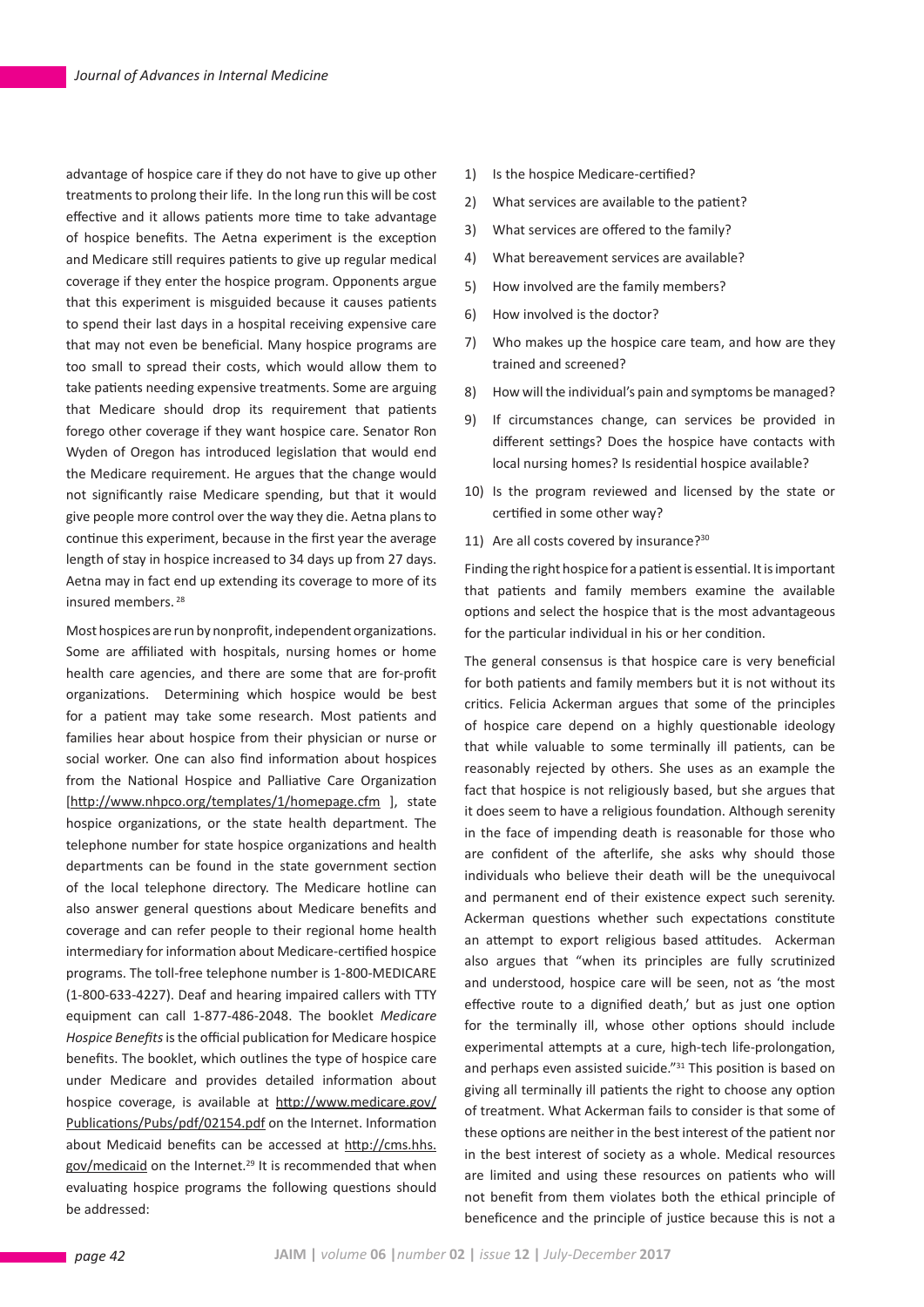just allocation of resources.

Despite all the services that hospice offers to patients and families, it is still one of the best kept secrets in hospitals, nursing homes and among those who are terminally ill. There are many reasons for this ranging from the patient's fear of accepting death, to the family's pressure on the patient not to give up hope, to physician's denial that there is nothing more that can be done for the patient clinically. However, there seems to be a trend in the United States that as more patients and families become educated about the benefits of hospice and palliative care it is becoming more of a viable option than dying in a hospital attached to the latest advances in technology. Hospitals and nursing homes need to initiate Palliative Care Policies not only to benefit patients but to encourage physicians, nurses and social works to make palliative and hospice care a priority for all terminal patients [Appendix F: Sample Palliative Care Policy]. For hospice and palliative care to become a viable option for the terminally ill, physicians, nurses and social workers need to initiate conversations about the benefits of these programs at the appropriate time. When a patient has been diagnosed with a terminal condition and further medical treatment would appear not to be beneficial, that is the time to begin the conversation. Patients and family members often need time to digest the fact that the disease process has moved from a curative mode to a palliative mode of care. Besides initiating such a conversation, physicians also need to take the time to listen to patients and their loved ones so that they truly comprehend how much the patient and family members understand and what are the values that are forming their decision-making. Physicians need to help patients walk their final journey with dignity, peace and compassion, as well as supporting their loved ones throughout the process.32 Recent studies have shown "lower morbidity and mortality and better emotional support among surviving family members of hospice patients than among family members of patients who did not receive hospice services, although it is uncertain whether this difference reflects the nature of families who elect hospice care rather than the effects of the intervention.<sup>33</sup> The advantages of hospice and palliative care have been shown to benefit not only patients

## **REFERENCES**

- 1. Cousins, N., 1979. *Anatomy of an Illness as Perceived by the Patient: Reflections on Healing and Regeneration*. WW Norton & Company.
- 2. Morrison, R.S. and Meier, D.E., 2004. Palliative care. *New England Journal of Medicine*, *350*(25), pp.2582-2590.
- 3. Editor. "Hospice Facts & Statistics," *Hospice Association*

and family members but also society as a whole. Until health care professionals, patients and families become more comfortable talking about the death and dying process, the fear is that hospice and palliative care will remain marginalized as an excellent option for accessing supportive services during an extremely difficult time.<sup>34</sup> Hospice and palliative care can no longer be viewed as abandonment and giving up hope; instead it has to be seen as getting the care that the patient and the family desperately need.

#### **Palliative Care and Hospice in Developing Nations:**

In the United States and in most Developed Nations, Palliative Care and Hospice, when utilized in a timely manner, offer great advantages to patients and their loved ones in end-of-life care. In many ways, hospice does more for families and friends of the patient then it does for the patient. The patient has his/ her symptoms managed and their quality of life is of the highest caliber, but family and friends are often over looked at this crucial time. Hospice provides the needed support and counseling for loved ones so that they can continue be present to the patient, But more importantly, hospice helps loved ones to face the inevitability of death in a realistic and loving way. This support and counseling continues for at least 6 months after the death of their loved one.

Palliative care and hospice in the United States can serve as a paradigm for developing nations. Understanding the challenges that are faced in the United States can better prepare other nations to overcome the negative aspects and concentrate more on the positive aspects. Many of the challenges faced in the United States will be present in other nations. Death and dying has social, cultural and religious dimensions among all types of peoples. Lessons learned in the United States can be adapted to other cultures and religions and many of the challenges faced in the United States can be overcome by preparing people to face dying and death realistically and providing comfort measures as an integral part of end-of-life care. With the proposed implementation of Palliative Care and Hospice Care in developing nations, the dignity and respect of all human life, even in its last moments, would be protected and the greater good would be promoted.

*of America* (Washington, D.C.: 2006): 1-11. http://www. nahc.org/Consumer/hpcstats.html

- 4. Williams, E., 2015. A Bioethical Consideration of End of Life Care.
- 5. World Health Organization. "Definition of Palliative Care," (World Health Organization: 1990). http://www. who.int/cancer/paliative/definition/en/) Retrieved on December 12, 2006.